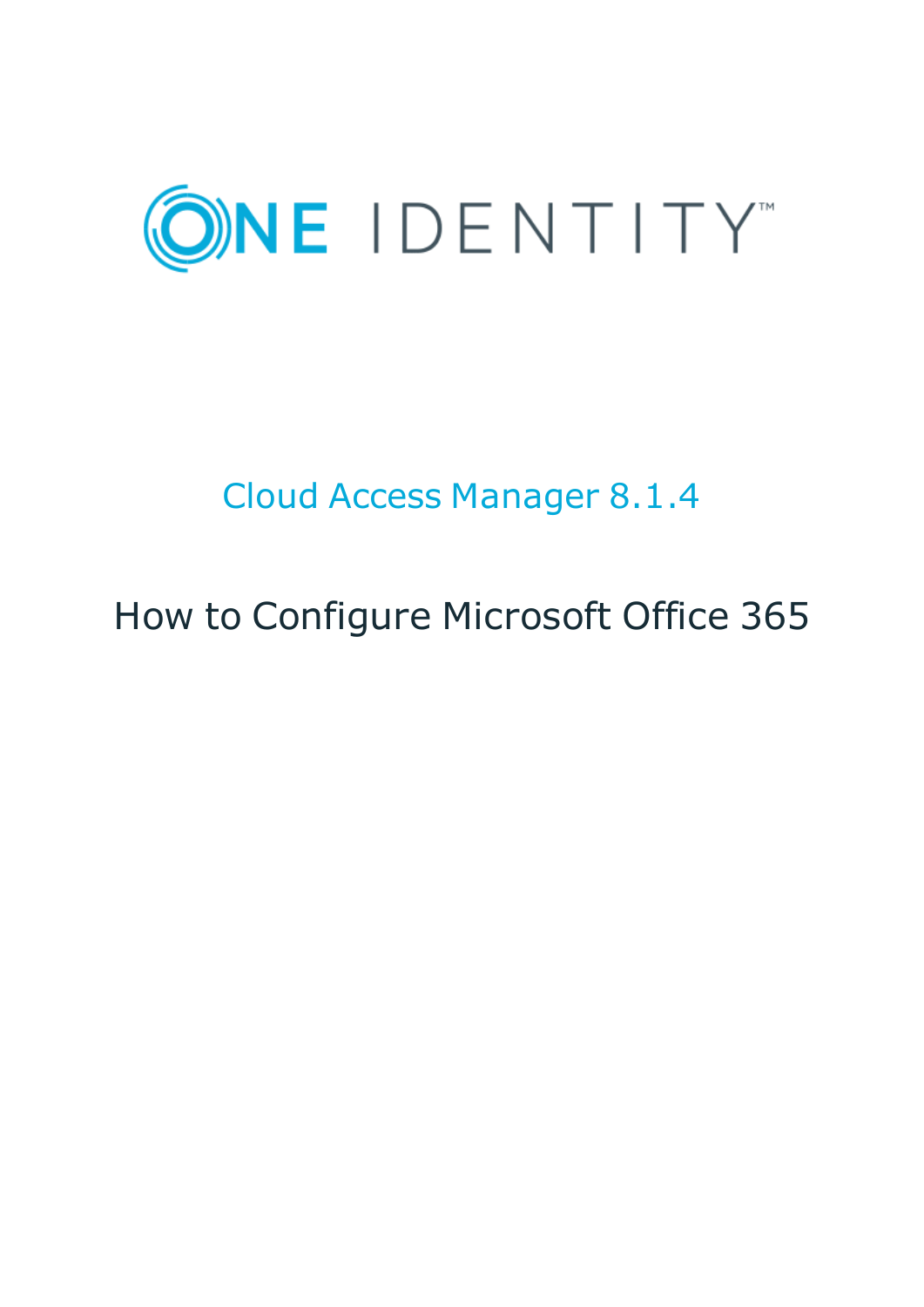#### **Copyright 2018 One Identity LLC.**

#### **ALL RIGHTS RESERVED.**

This guide contains proprietary information protected by copyright. The software described in this guide is furnished under a software license or nondisclosure agreement. This software may be used or copied only in accordance with the terms of the applicable agreement. No part of this guide may be reproduced or transmitted in any form or by any means, electronic or mechanical, including photocopying and recording for any purpose other than the purchaser's personal use without the written permission of One Identity LLC .

The information in this document is provided in connection with One Identity products. No license, express or implied, by estoppel or otherwise, to any intellectual property right is granted by this document or in connection with the sale of One Identity LLC products. EXCEPT AS SET FORTH IN THE TERMS AND CONDITIONS AS SPECIFIED IN THE LICENSE AGREEMENT FOR THIS PRODUCT, ONE IDENTITY ASSUMES NO LIABILITY WHATSOEVER AND DISCLAIMS ANY EXPRESS, IMPLIED OR STATUTORY WARRANTY RELATING TO ITS PRODUCTS INCLUDING, BUT NOT LIMITED TO, THE IMPLIED WARRANTY OF MERCHANTABILITY, FITNESS FOR A PARTICULAR PURPOSE, OR NON-INFRINGEMENT. IN NO EVENT SHALL ONE IDENTITY BE LIABLE FOR ANY DIRECT, INDIRECT, CONSEQUENTIAL, PUNITIVE, SPECIAL OR INCIDENTAL DAMAGES (INCLUDING, WITHOUT LIMITATION, DAMAGES FOR LOSS OF PROFITS, BUSINESS INTERRUPTION OR LOSS OF INFORMATION) ARISING OUT OF THE USE OR INABILITY TO USE THIS DOCUMENT, EVEN IF ONE IDENTITY HAS BEEN ADVISED OF THE POSSIBILITY OF SUCH DAMAGES. One Identity makes no representations or warranties with respect to the accuracy or completeness of the contents of this document and reserves the right to make changes to specifications and product descriptions at any time without notice. One Identity does not make any commitment to update the information contained in this document.

If you have any questions regarding your potential use of this material, contact:

One Identity LLC. Attn: LEGAL Dept 4 Polaris Way Aliso Viejo, CA 92656

Refer to our Web site ([http://www.OneIdentity.com](http://www.oneidentity.com/)) for regional and international office information.

#### **Patents**

One Identity is proud of our advanced technology. Patents and pending patents may apply to this product. For the most current information about applicable patents for this product, please visit our website at [http://www.OneIdentity.com/legal/patents.aspx](http://www.oneidentity.com/legal/patents.aspx).

#### **Trademarks**

One Identity and the One Identity logo are trademarks and registered trademarks of One Identity LLC. in the U.S.A. and other countries. For a complete list of One Identity trademarks, please visit our website at [www.OneIdentity.com/legal](http://www.oneidentity.com/legal). All other trademarks are the property of their respective owners.

#### **Legend**

- **WARNING: A WARNING icon indicates a potential for property damage, personal injury, or death.**
- **CAUTION: A CAUTION icon indicates potential damage to hardware or loss of data if instructions are not followed.**
- IMPORTANT, NOTE, TIP, MOBILE, or VIDEO: An information icon indicates supporting Œ information.

Cloud Access Manager How to Configure Microsoft Office 365 Updated - November 2018 Version - 8.1.4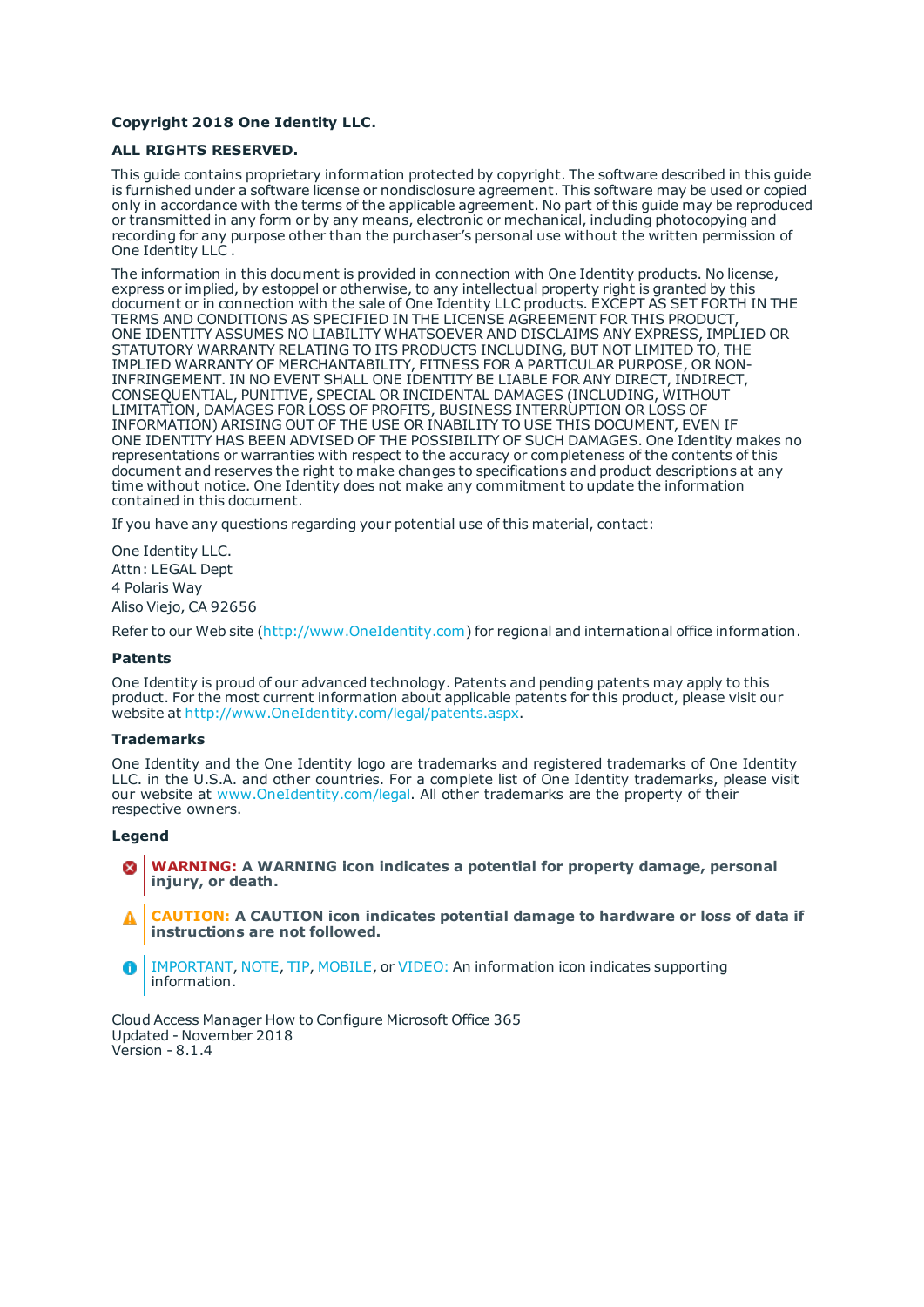### **Contents**

| Adding Microsoft Outlook to the Cloud Access Manager applications portal 12    |  |
|--------------------------------------------------------------------------------|--|
|                                                                                |  |
| Adding Microsoft SharePoint to the Cloud Access Manager applications portal 16 |  |
|                                                                                |  |
|                                                                                |  |
|                                                                                |  |
|                                                                                |  |

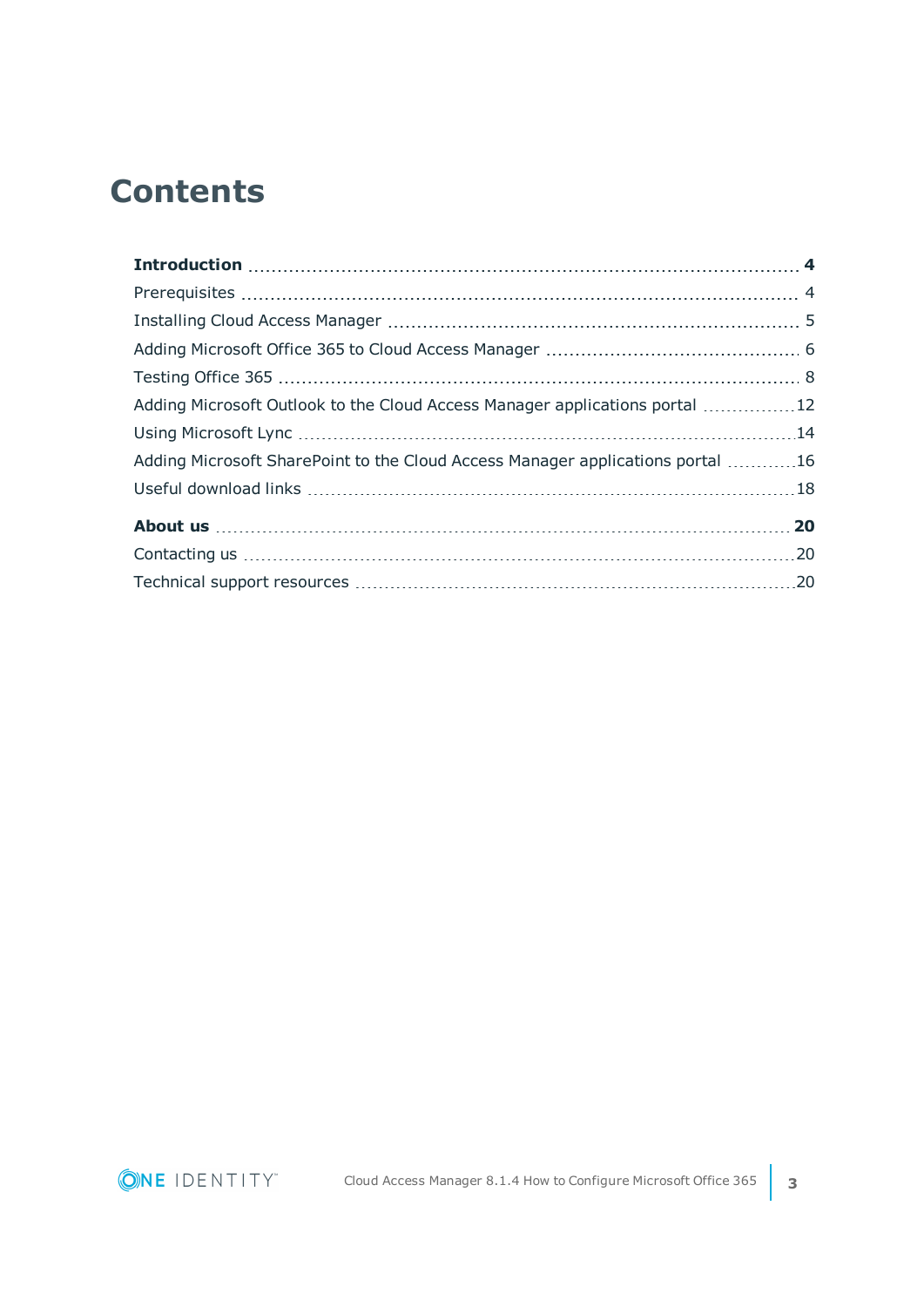### **Introduction**

<span id="page-3-0"></span>This guide describes how to configure Microsoft Office 365 for use with Cloud Access Manager and how to add Microsoft Outlook, Lync, Word, Excel and PowerPoint to the Cloud Access Manager applications portal.

### <span id="page-3-1"></span>**Prerequisites**

If required, you can obtain a free 30 day trial of Microsoft Office 365 at:

<http://office.microsoft.com/en-gb/try>

#### *Make sure the following prerequisites are met before configuring Office 365 for use with Cloud Access Manager*

- 1. You will need:
	- An external domain name hosted by a provider that allows you to modify the Domain Name System (DNS) records for your domain. This must include support for adding A, CNAME, SRV and either MX or TXT records.
	- A wildcard Secure Sockets Layer (SSL) certificate signed by one of the Certificate Authorities trusted by Microsoft. Free SSL certificate providers are unlikely to work and self-signed certificates cannot be used.
		- G) NOTE: We recommend that you choose a Certificate Authority that is listed in an up-to-date Windows Server 2008/2012 under Third Party Root Certificate Authorities. A regular single hostname certificate can be used, but a wildcard certificate is recommended if you will be using Cloud Access Manager to proxy other applications.
	- An external IP address that will be used to forward TCP ports 80 and 443 to the Cloud Access Manager proxy
	- To add a wildcard DNS entry for your Cloud Access Manager proxy that resolves to the external IP address of the proxy, for example \*.webapps.democorp.co.uk
	- A minimum of two hosts; a production two host installation of Cloud Access Manager is required for this configuration of Office 365 for Cloud Access Manager
	- A local instance of Microsoft Active Directory
	- A copy of Office 2013 is required on any client browser server where the desktop Office clients will interact with Office 365. It is required to test configuration of the Lync and Outlook clients as described in Adding [Microsoft](#page-11-0) Outlook to the Cloud Access Manager [applications](#page-11-0) portal and Using [Microsoft](#page-13-0)

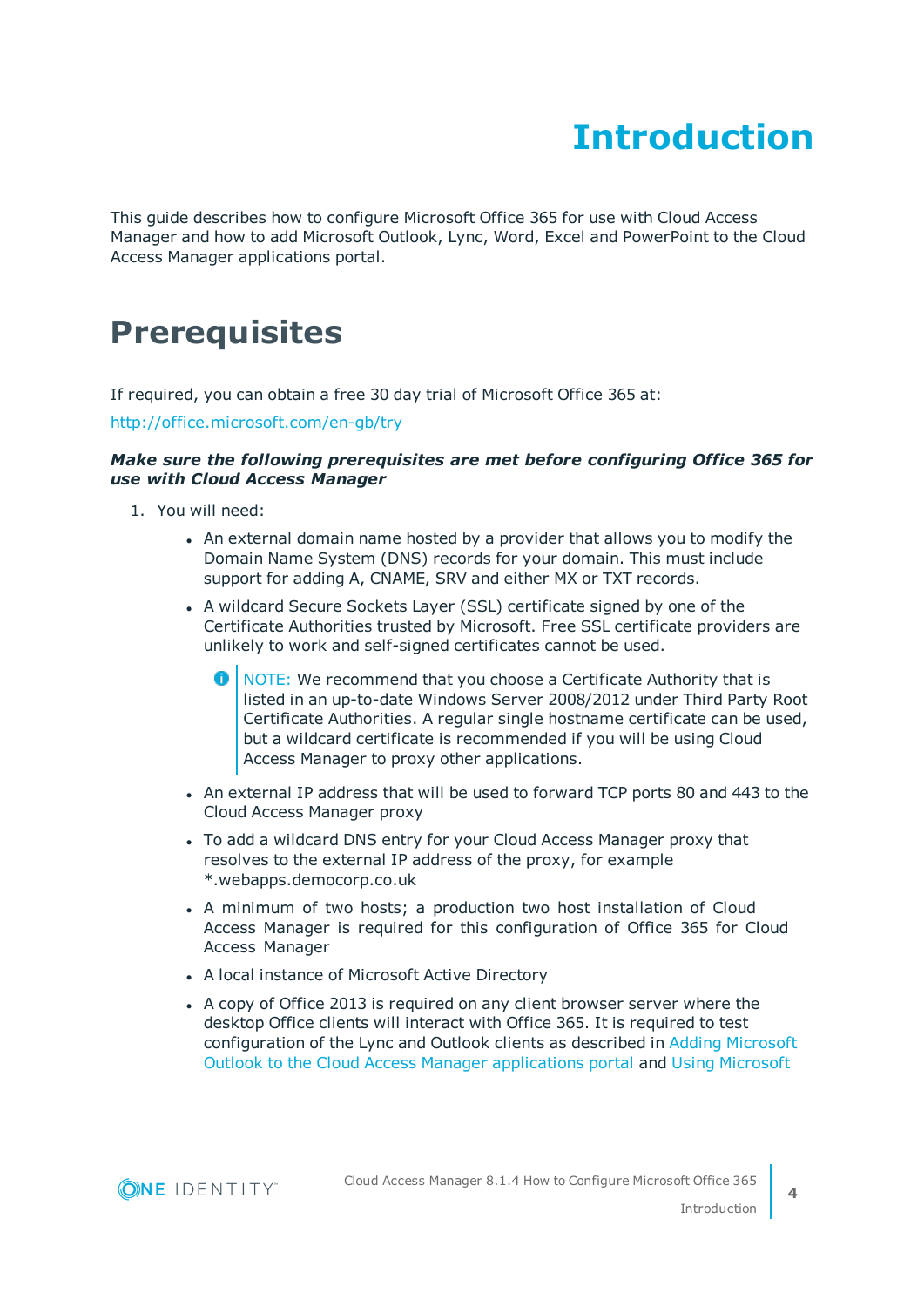[Lync.](#page-13-0) You can download Office 2013 using your Office 365 account but this may take some time to complete. Earlier versions of Office are also supported by Office 365 (patches may be required), but with degraded functionality.

- 6 NOTE: Make sure that the following prerequisites, including the PowerShell execution policy in Step 2, are installed on all STS servers in the Cloud Access Manager deployment.
- The default version of Microsoft .NET Framework and Windows PowerShell supplied with Microsoft Windows Server 2008 R2 or Microsoft Windows Server 2012
- To install Microsoft Windows updates
- Microsoft Online Services Sign-In Assistant, msoidcli 64.msi
- Windows Azure Active Directory Module for Windows PowerShell, AdministrationConfig-EN.msi
- 2. The PowerShell execution policy must be set to RemoteSigned using the following command:
	- PS> Set-ExecutionPolicy RemoteSigned

### <span id="page-4-0"></span>**Installing Cloud Access Manager**

#### *To install Cloud Access Manager as a standard two host production system*

- 1. Make sure that you have installed Cloud Access Manager as described in the *One Identity Cloud Access Manager Installation Guide* and that you have configured an Active Directory front-end authentication method as recommended in the *One Identity Cloud access Manager Configuration Guide*.
- 2. Verify your configuration by confirming that a user on a domain connected workstation can single sign-on (SSO) to the portal without being prompted for their AD credentials, and that the browser shows the portal is using a trusted Secure Sockets Layer (SSL) certificate. The ability to SSO and a signed SSL certificate are required to perform SSO to Microsoft Office 365.
- 3. For domain connected users the experience with Microsoft Office 365 will be enhanced if Kerberos SSO is enabled on the domain. This allows SSO into Office 365 rich clients, such as Lync and Outlook, without requiring users to re-enter their credentials.
	- NOTE: Enabling SSO in the browser affects the Primary Credentials functionality in Cloud Access Manager; please refer to the *One Identity Cloud access Manager Configuration Guide* for details.

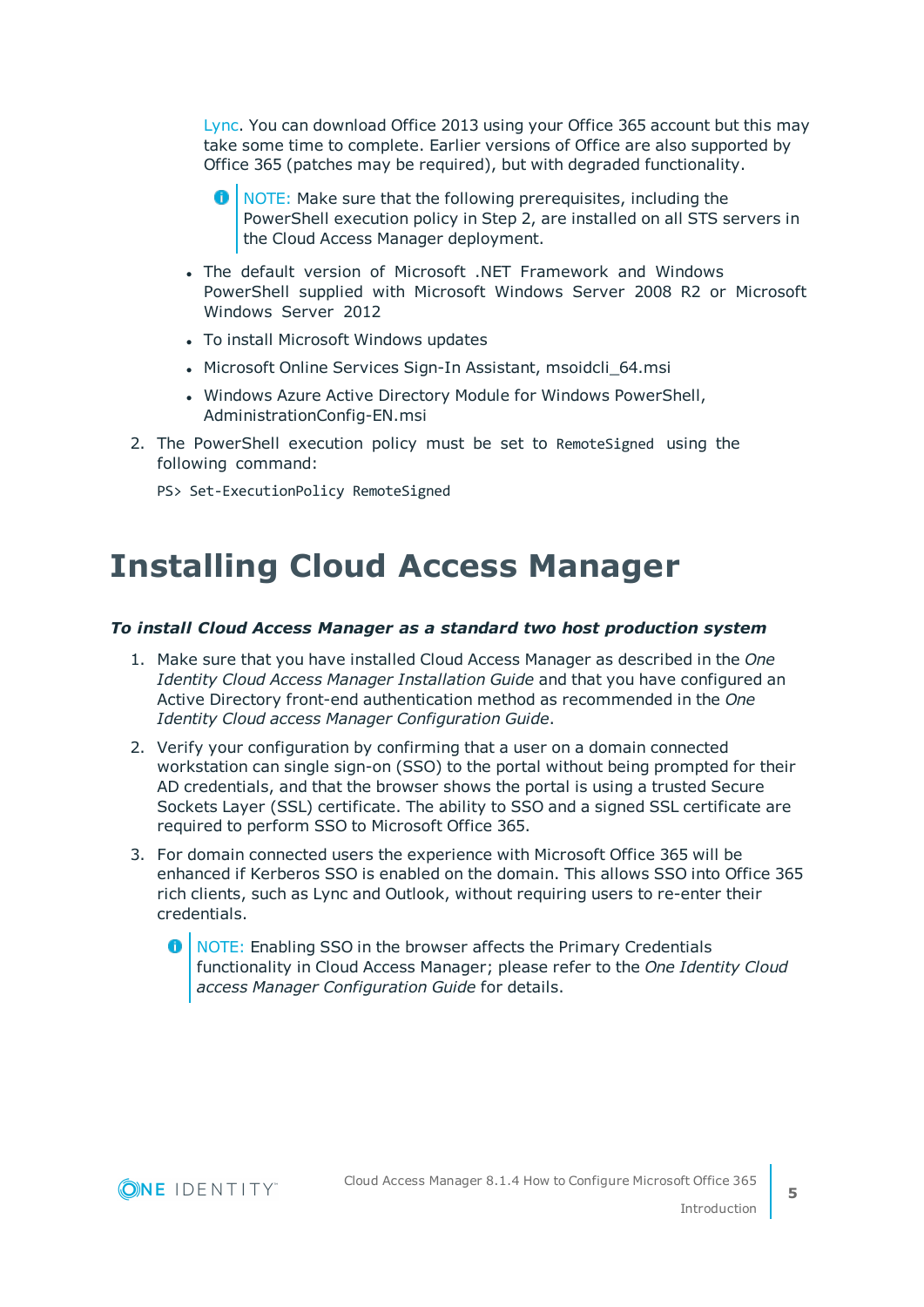### <span id="page-5-0"></span>**Adding Microsoft Office 365 to Cloud Access Manager**

#### *To configure Office 365*

- 1. Add the Office 365 application to Cloud Access Manager using the Office 365 template. Follow the steps in the wizard, making sure that you enable provisioning and click **Get Additional Options** to retrieve your available license plans. Select all of the available license plans.
- 2. On completion of the wizard, make a note of the federated settings, Relying Party Endpoint URL, Relying Party Realm /Identity, Certificate String and Endpoint URL.
- 3. Log in to [https://portal.microsoftonline.com](https://portal.microsoftonline.com/) using your Office 365 administrator credentials and click **Domains** in the navigation bar.
- 4. Click **Add a domain**, then follow the steps in the wizard to register your domain with Office 365.

Depending on which provider is hosting your domain, you may need to manually configure the Domain Name System (DNS) for your domain using the details provided by the wizard.

- 6 NOTE: When adding your domain to Office 365 do not make it the default domain. It is not necessary to make it the default domain and it stops the Set-MsolDomainAuthentication powershell command (see step 9) from running successfully.
- 5. When your domain has been added and verified successfully, close the Office 365 administration console.
- 6. In Active Directory, add your Office 365 domain as a User Principal Name (UPN) suffix using Active Directory Domains and Trusts. Right-click the top node, then select Properties to access the UPN suffixes dialog.

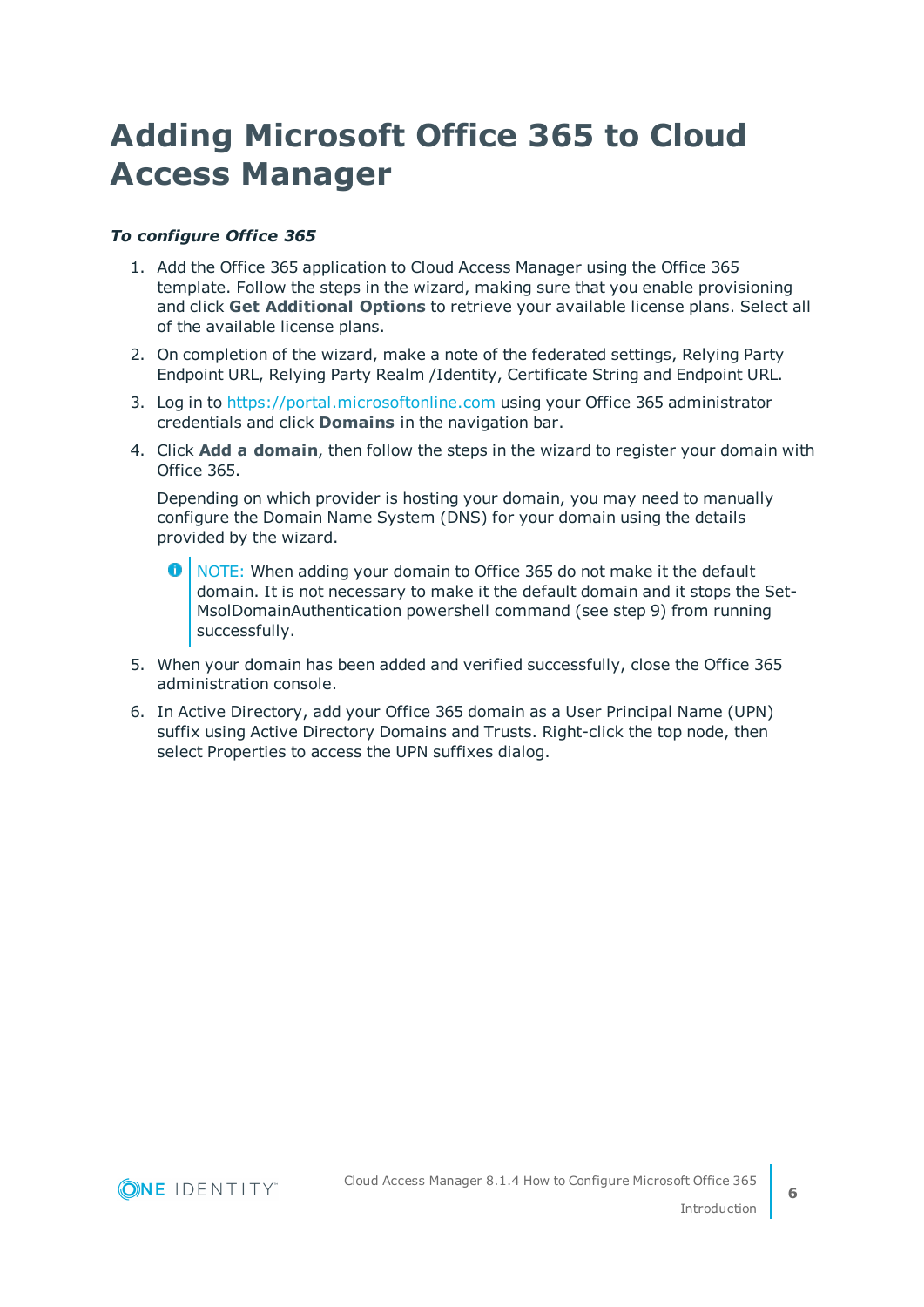| Active Directory Domains and Trusts [ WIN-IR1D58QAG8T.hor 2 X                                                                                                                                                     |        |  |  |
|-------------------------------------------------------------------------------------------------------------------------------------------------------------------------------------------------------------------|--------|--|--|
| UPN Suffixes                                                                                                                                                                                                      |        |  |  |
| The names of the current domain and the root domain are the default user<br>principal name (UPN) suffixes. Adding alternative domain names provides<br>additional logon security and simplifies user logon names. |        |  |  |
| If you want alternative UPN suffixes to appear during user creation, add<br>them to the following list.                                                                                                           |        |  |  |
| Alternative LIPN suffixes:                                                                                                                                                                                        |        |  |  |
|                                                                                                                                                                                                                   | Add    |  |  |
| democorp.co.uk                                                                                                                                                                                                    | Remove |  |  |
| 0K<br>Cancel<br>Apply                                                                                                                                                                                             | Help   |  |  |

- 7. Open a PowerShell command prompt.
- 8. Connect to Office 365 using the following cmdlet which will prompt for your Office 365 administrator credentials.
	- 1 Connect-MsolService
- 9. Run the following command to configure your new domain as a federated domain:

```
2 Set-MsolDomainAuthentication `
–Authentication federated `
-DomainName democorp.co.uk `
-ActiveLogOnUri
https://www.webapps.democorp.co.uk/CloudAccessManager/RPSTS/WSTrust/Service
.svc/trust/username `
-FederationBrandName "Cloud Access Manager" `
-IssuerUri urn:www.webapps.democorp.co.uk/CloudAccessManager/RPSTS `
-LogOffUri
https://www.webapps.democorp.co.uk/CloudAccessManager/RPSTS/WSFed/Default.a
spx `
-MetadataExchangeUri
https://www.webapps.democorp.co.uk/CloudAccessManager/RPSTS/WSTrust/Service
.svc/mex `
-NextSigningCertificate "" `
```
**7**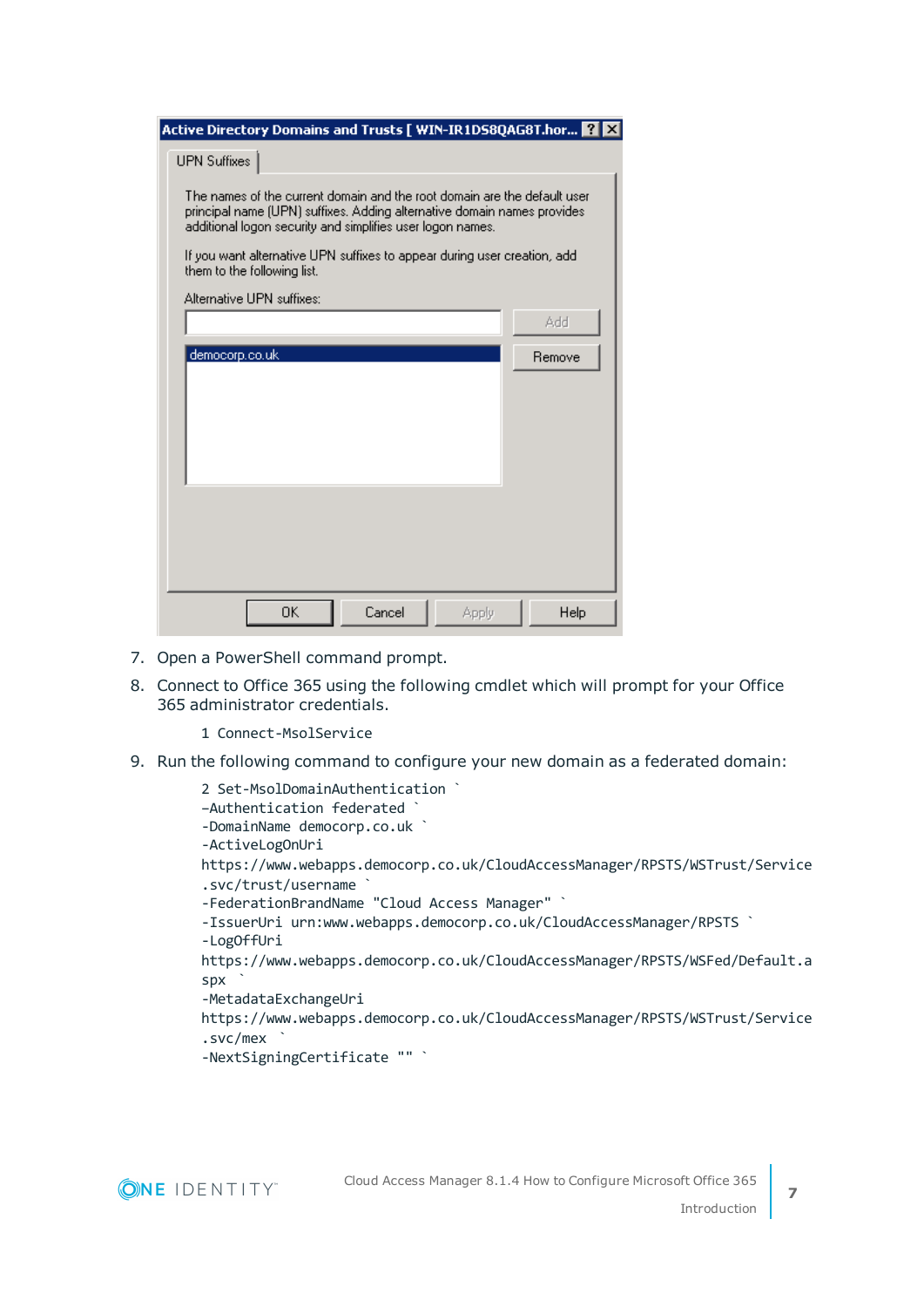```
-PassiveLogOnUri
https://www.webapps.democorp.co.uk/CloudAccessManager/RPSTS/WSFed/Default.a
snx-SigningCertificate "MIIDOzCCAiOg --//-- idCtmMQpRNqT"
\overline{a}
```
- 10. Run the following command to verify the domain federation settings:
	- 4 Get-MsolDomainFederationSettings –DomainName democorp.co.uk

You should see the following output:

```
ActiveLogOnUri :
https://www.webapps.democorp.co.uk/CloudAccessManager/RPSTS/WSTrust/Service
.svc/trust/username
FederationBrandName : Cloud Access Manager
IssuerUri : urn:www.webapps.democorp.co.uk/CloudAccessManager/RPSTS
LogOffUri :
https://www.webapps.democorp.co.uk/CloudAccessManager/RPSTS/WSFed/Default.a
spx
MetadataExchangeUri :
https://www.webapps.democorp.co.uk/CloudAccessManager/RPSTS/WSTrust/Service
.svc/mex
NextSigningCertificate :
PassiveLogOnUri :
https://www.webapps.democorp.co.uk/CloudAccessManager/RPSTS/WSFed/Default.a
spx
SigningCertificate :
MIIC8DCCAdigAwIBAgIQALTSvTAuaEIJ2DvWxvPYHTANBgkqhkiG9w0BAQUFADAzMTEwLwYDVQQ
DDChEZWxsIENsb
3VkIEFjY2VzcyBNYW5hZ2VyIEFwcCBPZmZpY2UgMzY1MCAXDTE0MDMwNDAwMDAwMFoYDzIwN
T...
```
11. To edit or update the domain federation settings, use the Set-MsolDomainFederationSettings command with the appropriate parameters.

For example, to update the signing certificate:

Set-MsolDomainFederationSettings -DomainName democorp.co.uk -SigningCertificate "MIIC8DCCAdig --//-- SPQTHw9aYYeC"

### <span id="page-7-0"></span>**Testing Office 365**

#### *To test Microsoft Office 365*

- 1. Create a new user in Active Directory.
- 2. Set the new user's User Principal Name (UPN) suffix to be your Office 365 domain.

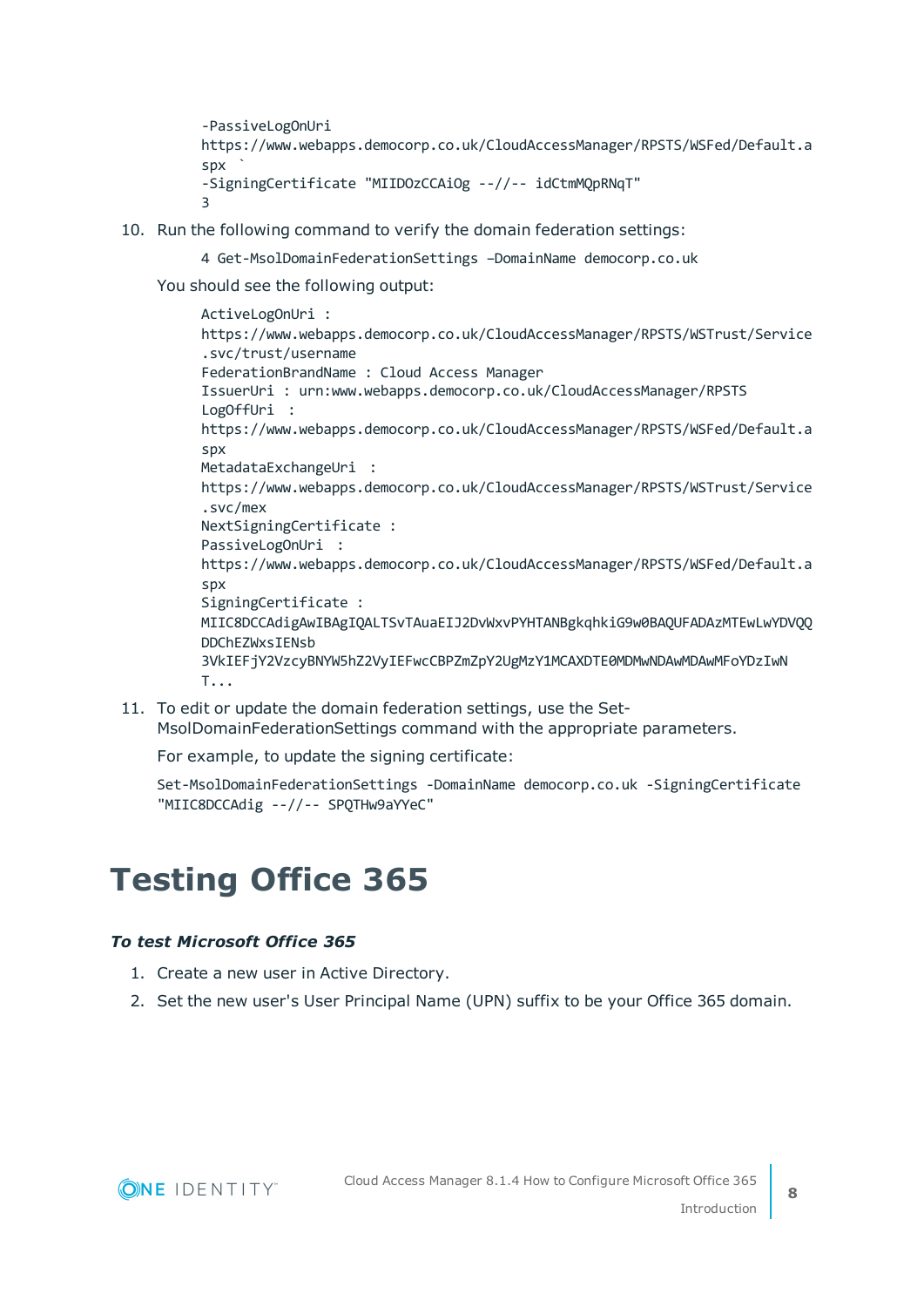| <b>A User Properties</b><br> ? X                                                                                                                                                                                             |  |  |  |  |
|------------------------------------------------------------------------------------------------------------------------------------------------------------------------------------------------------------------------------|--|--|--|--|
| Environment<br><b>Sessions</b><br><b>Dial-in</b><br>Remote control<br>Remote Desktop Services Profile<br>Personal Virtual Desktop<br>$COM+$<br>General   Address   Account   Profile   Telephones   Organization   Member Of |  |  |  |  |
| User logon name:<br>@democorp.co.uk<br><b>demo</b>                                                                                                                                                                           |  |  |  |  |
| User logon name (pre-Windows 2000):<br>demo@democorp.co.uk                                                                                                                                                                   |  |  |  |  |
| Logon Hours<br>Log On To<br>Unlock account<br>Account options:                                                                                                                                                               |  |  |  |  |
| User must change password at next logon<br>User cannot change password<br>Password never expires<br>Store password using reversible encryption                                                                               |  |  |  |  |
| Account expires<br>$\bullet$ Never<br>$\bigcirc$ End of:<br>Wednesday, November 20, 2013                                                                                                                                     |  |  |  |  |
| ОΚ<br>Cancel<br>Apply<br>Help                                                                                                                                                                                                |  |  |  |  |

3. Make sure that the user has an email address defined within the Office 365 domain.

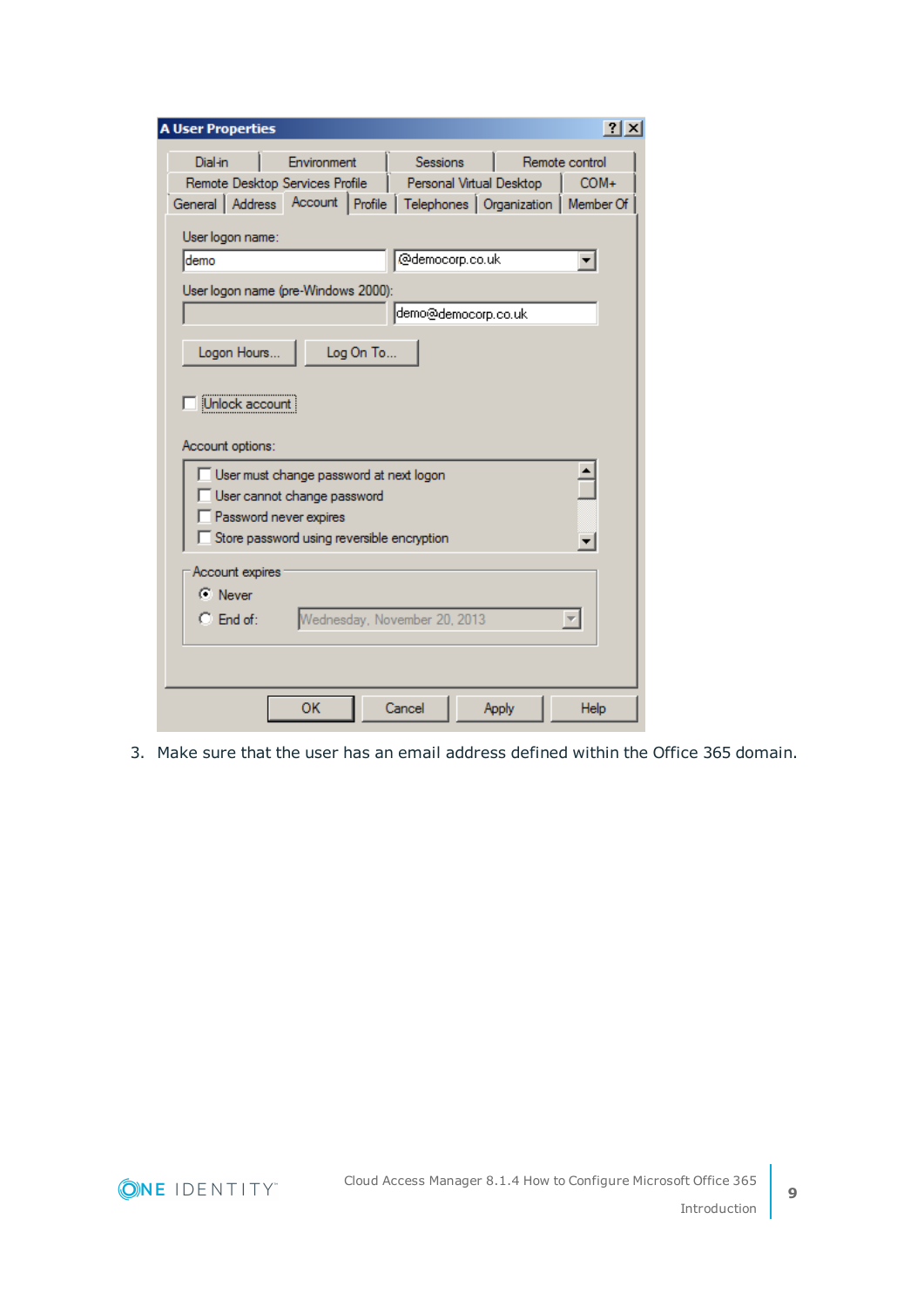| <b>A User Properties</b>                                                                                                                     |                     |                                      | $ ?  \times$           |
|----------------------------------------------------------------------------------------------------------------------------------------------|---------------------|--------------------------------------|------------------------|
| <b>Dial-in</b><br>Remote Desktop Services Profile<br>General   Address   Account   Profile   Telephones   Organization   Member Of<br>A User | Environment         | Sessions<br>Personal Virtual Desktop | Remote control<br>COM+ |
| First name:<br>Last name:<br>Display name:<br>Description:                                                                                   | demo                | Initials:                            |                        |
| Office:<br>Telephone number:                                                                                                                 |                     |                                      | Other                  |
| E-mail:<br>Web page:                                                                                                                         | demo@democorp.co.uk |                                      | Other                  |
|                                                                                                                                              |                     |                                      |                        |
|                                                                                                                                              | ОК<br>Cancel        | Apply                                | Help                   |

- 4. Log in to Windows as the new user.
- 5. Access Cloud Access Manager using Internet Explorer.
- 6. Add Cloud Access Manager to the Internet Explorer Local intranet zone.

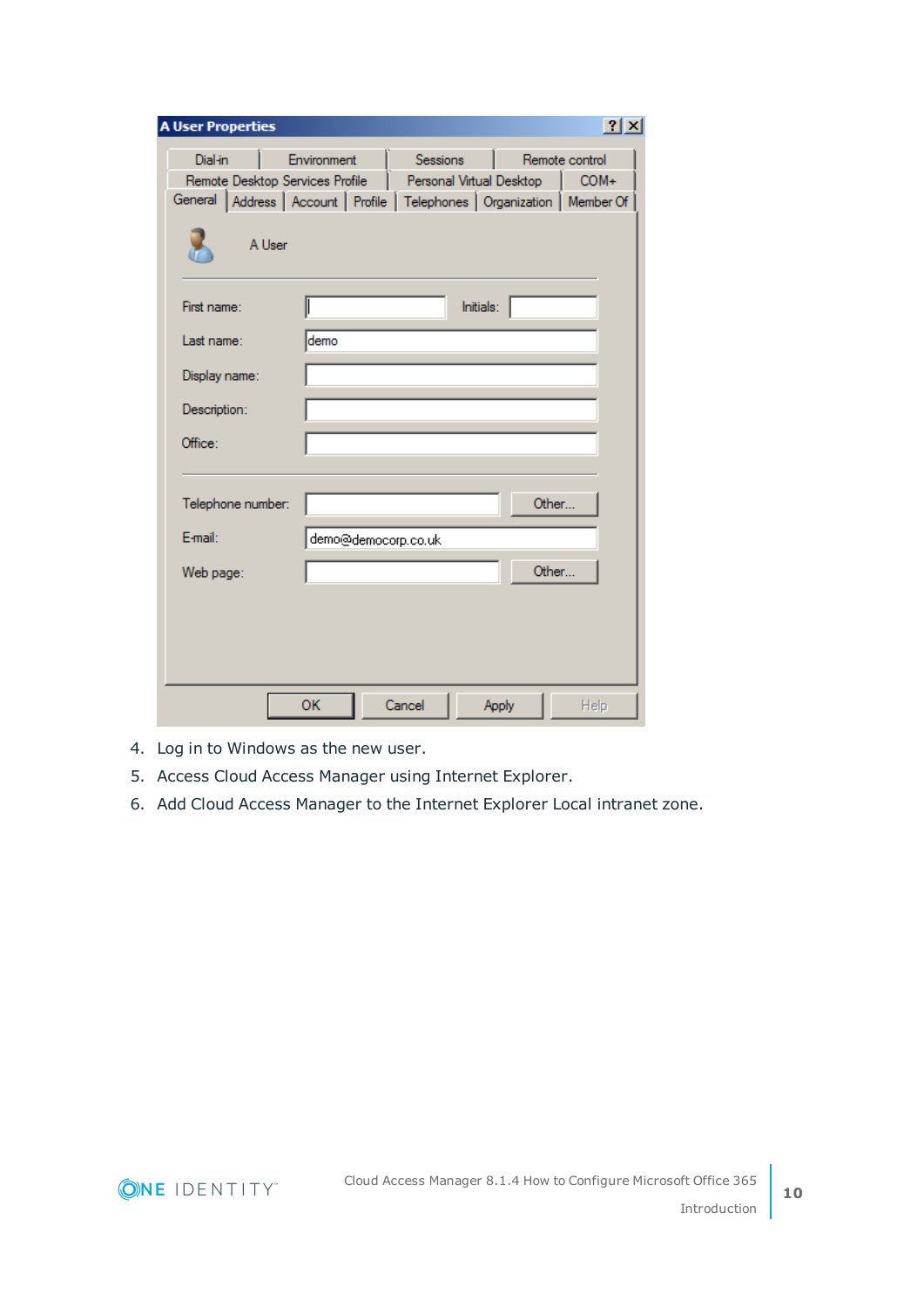| You can add and remove websites from this zone. All websites in<br>this zone will use the zone's security settings. |
|---------------------------------------------------------------------------------------------------------------------|
|                                                                                                                     |
| Add<br>https://www.webapps.democorp.co.uk                                                                           |
|                                                                                                                     |
| Remove                                                                                                              |
|                                                                                                                     |
|                                                                                                                     |
| Require server verification (https:) for all sites in this zone                                                     |
|                                                                                                                     |
| Close                                                                                                               |
|                                                                                                                     |

7. On the **Security Settings - Local Intranet Zone** page, make sure that **Automatic logon with current user name and password** is selected.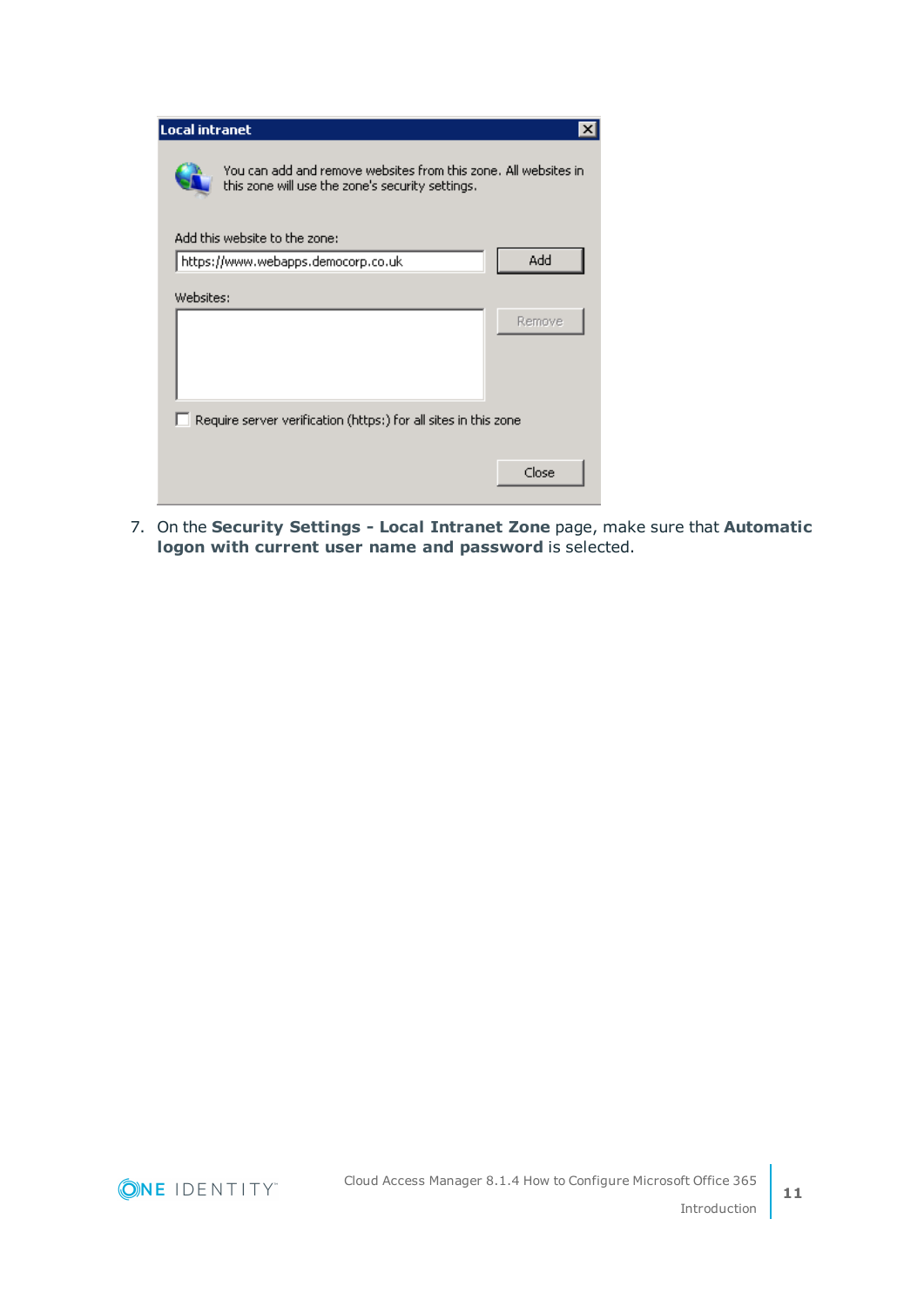|           | <b>Security Settings - Local Intranet Zone</b>              |
|-----------|-------------------------------------------------------------|
| Settings  |                                                             |
|           | $\Omega$ Disable                                            |
|           | <b>O</b> Enable                                             |
|           | 氢"I Enable XSS filter                                       |
|           | ⊙ Disable                                                   |
|           | $\Omega$ Enable                                             |
|           | 写 Scripting of Java applets                                 |
|           | $\Omega$ Disable                                            |
|           | $\boldsymbol{\Theta}$ Enable                                |
|           | O Prompt                                                    |
|           | <b>St.</b> User Authentication                              |
|           | Logon<br>O Anonymous logon                                  |
|           | O Automatic logon only in Intranet zone                     |
|           | $\odot$ Automatic logon with current user name and password |
|           | $\bigcirc$ Prompt for user name and password                |
|           |                                                             |
|           |                                                             |
|           | *Takes effect after you restart your computer               |
|           | Reset custom settings                                       |
| Reset to: | Reset<br>Medium-low (default)                               |
|           |                                                             |
|           |                                                             |
|           | Cancel<br>OK                                                |

- 8. Close Internet Explorer.
- 9. Check that you can access Cloud Access Manager without providing a username and password.

### <span id="page-11-0"></span>**Adding Microsoft Outlook to the Cloud Access Manager applications portal**

#### *To add Microsoft Outlook to the Cloud Access Manager applications portal*

- 1. Log in as the new user and log in to Cloud Access Manager.
- 2. Add **Outlook** to the portal using the applications catalog.
- 3. Return to the Cloud Access Manager applications portal and click **Outlook** to verify that this button opens the Web version of Outlook.
- 4. Run the Outlook connectivity test as the new user. You will see results similar to those on the **Microsoft Remote Connectivity Analyzer** page shown below. At

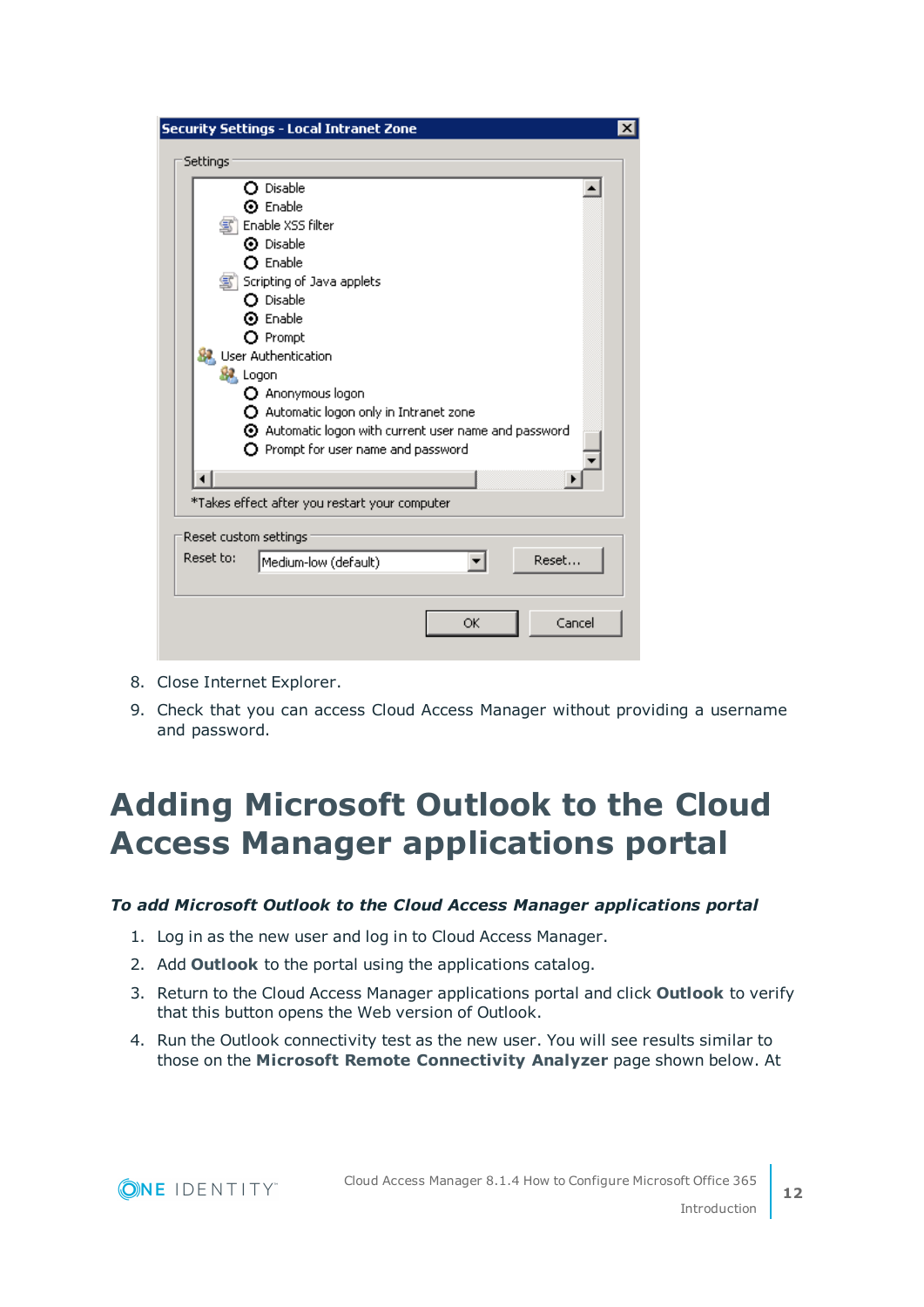least one auto discovery method must be successful.

| Microsoft <sup>®</sup><br><b>Remote Connectivity Analyzer</b><br>Connectivity Test Successful with Warnings                                                                                                                                                                      |                     |                |
|----------------------------------------------------------------------------------------------------------------------------------------------------------------------------------------------------------------------------------------------------------------------------------|---------------------|----------------|
| <b>Test Details</b>                                                                                                                                                                                                                                                              | <b>Start Over</b>   | Run Test Again |
|                                                                                                                                                                                                                                                                                  | <b>*</b> Expand All |                |
| Attempting the Autodiscover and Exchange ActiveSync test (if requested).<br>Autodiscover was successfully tested for Exchange ActiveSync.<br>▲ Test Steps<br>Attempting each method of contacting the Autodiscover service.<br>The Autodiscover service was tested successfully. |                     |                |
| ▲ Test Steps<br>Attempting to test potential Autodiscover URL https://democorp.co.uk/AutoDiscover/AutoDiscover.xml<br>Testing of this potential Autodiscover URL failed.<br>▷ Test Steps                                                                                         |                     |                |
| Attempting to test potential Autodiscover URL<br>https://autodiscover.democorp.co.uk/AutoDiscover/AutoDiscover.xml<br>Testing of this potential Autodiscover URL failed.<br>▷ Test Steps                                                                                         |                     |                |
| A Attempting to contact the Autodiscover service using the HTTP redirect method.<br>The Autodiscover service was successfully contacted using the HTTP redirect method.<br>Test Steps                                                                                            |                     |                |

Start Over Run Test Again

- 5. Start the desktop version of Outlook 2013.
- 6. Follow the **Add Account** wizard to set up a new account based on the user's detected email address.
	- **O** NOTE: You may be prompted for the user's credentials more than once. Select **Remember password**.

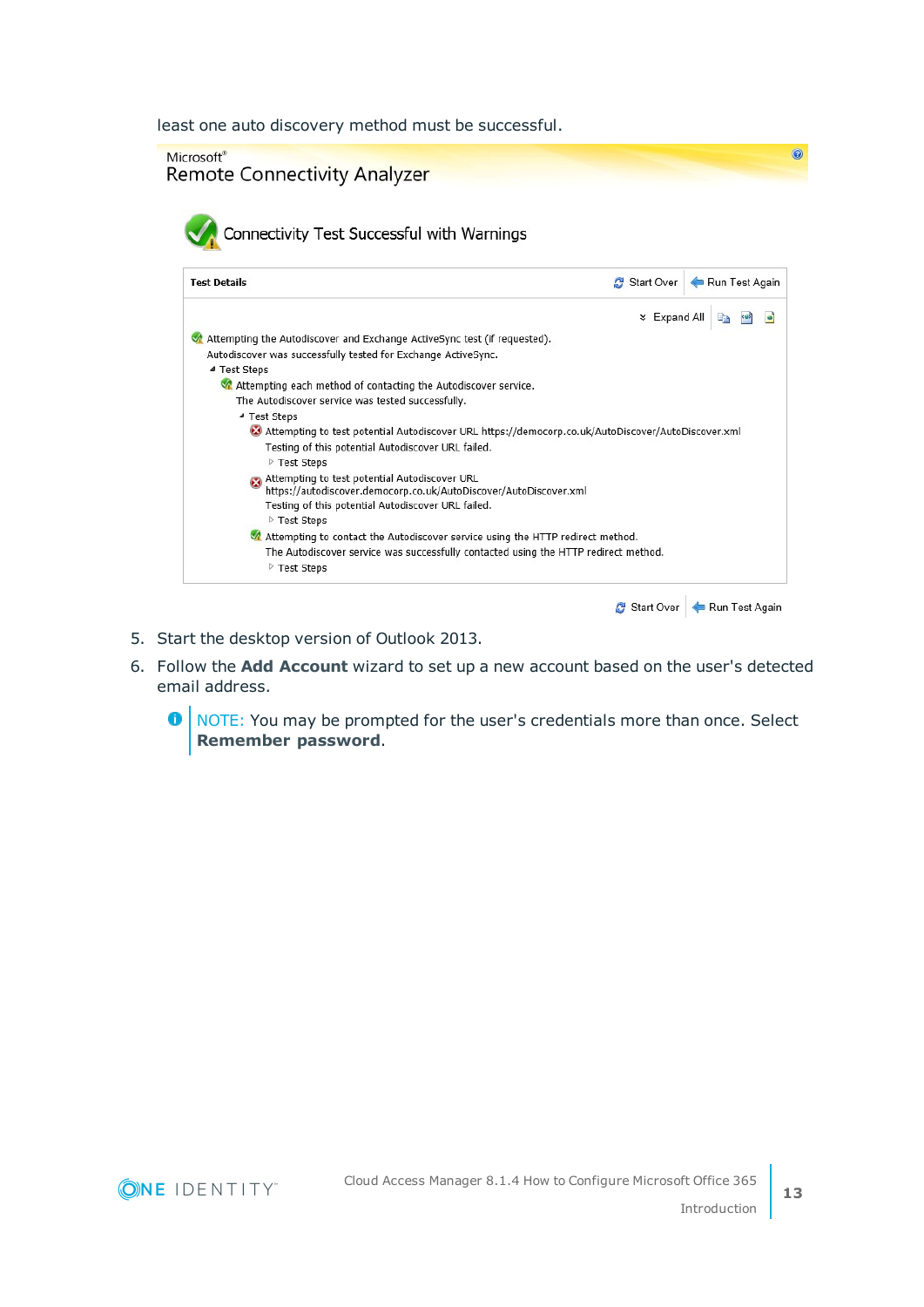| <b>Add Account</b> |                                                                                      | $\vert x \vert$     |
|--------------------|--------------------------------------------------------------------------------------|---------------------|
|                    | Searching for your mail server settings                                              |                     |
| Configuring        |                                                                                      |                     |
|                    | Outlook is completing the setup for your account. This might take several minutes.   |                     |
| $\checkmark$       | Establishing network connection                                                      |                     |
| $\checkmark$       | Searching for demo@democorp.co.uk settings                                           |                     |
| ✓                  | Logging on to the mail server                                                        |                     |
|                    | Congratulations! Your email account was successfully configured and is ready to use. |                     |
| п                  | Change account settings                                                              | Add another account |
|                    | $<$ Back                                                                             | Finish<br>Cancel    |

- 7. When Outlook is open, select the bottom-right status bar to view any connectivity errors.
- 8. To check that the address book is working, send an email to the user by entering their full name, not their email address. Check that the user receives the email.

### <span id="page-13-0"></span>**Using Microsoft Lync**

#### *To add Microsoft Lync to the Cloud Access Manager applications portal*

- 1. Open the desktop version of Microsoft Lync.
- 2. If you are using a computer that is a member of a domain, enter your user name in the sign-in address. There is no need to enter your password.

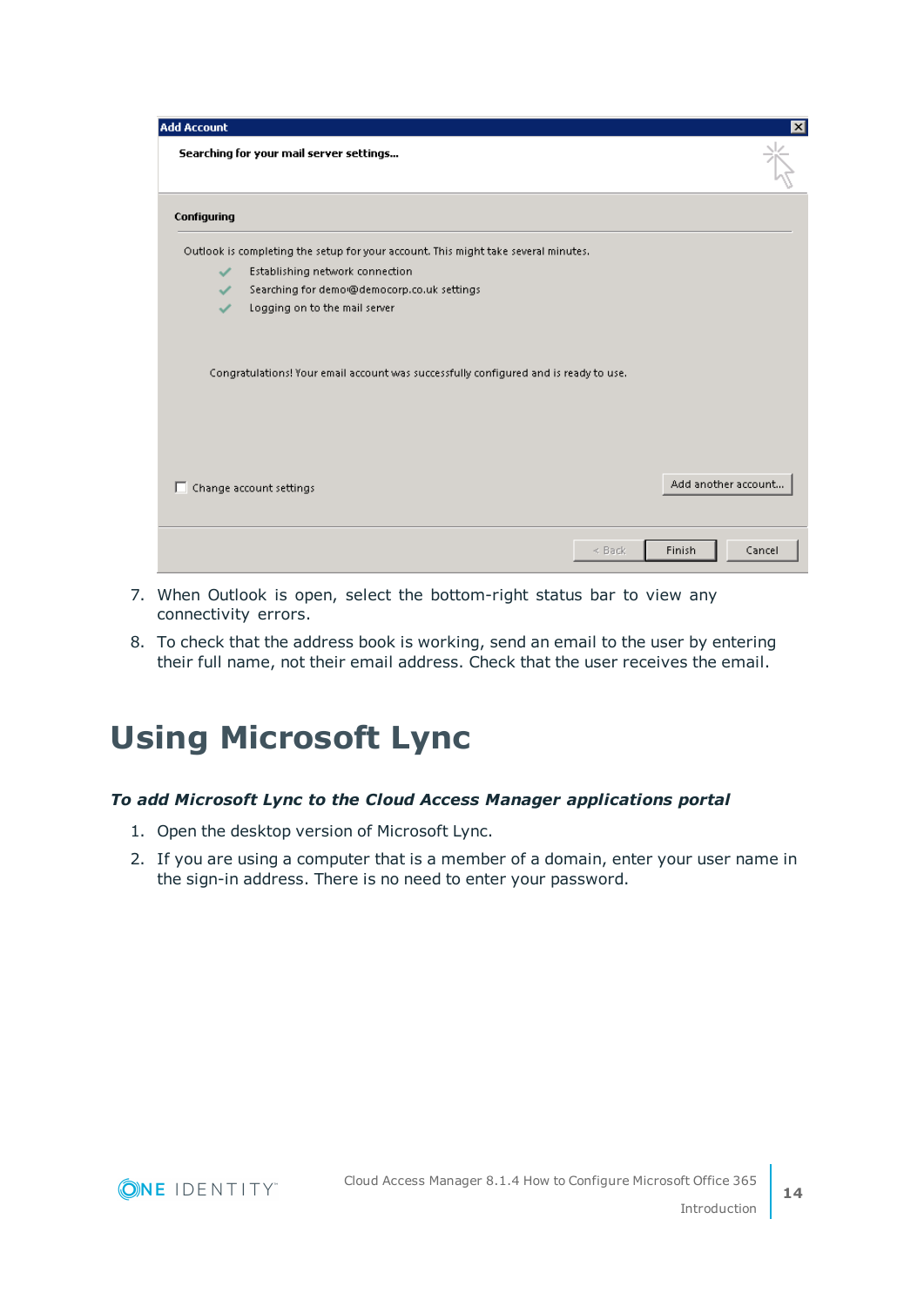| L)                | Lync (Product Activation Failed) | $\times$ |  |
|-------------------|----------------------------------|----------|--|
| Lync <sup>.</sup> |                                  |          |  |
|                   | Sign in                          | o.       |  |
|                   | Sign-in address:                 |          |  |
|                   | demo@democorp.co.uk              |          |  |
|                   | Delete my sign-in info           |          |  |
|                   | Need help signing in?            |          |  |
| Sign in as:       |                                  |          |  |
|                   | Available $\blacktriangledown$   |          |  |
|                   | Sign In                          |          |  |

© Microsoft Corporation. All rights reserved.

⋒ NOTE: If you are using a computer that is not a member of a domain, enter your user password, and select the **Save my password box** and click **Yes** to save the sign-in information for next time.

### Do you want us to save your Lync sign-in info?

Would you like us to save this info and sign you in automatically next time?

|--|--|

×

3. To confirm connectivity with Microsoft Exchange Server, check that the meeting icon is displayed in the top left corner of the Lync dialog box shortly after log in. If a user is not currently signed in to Outlook, they will be prompted for their Exchange credentials. This is true for both domain and non-domain joined users.

**15**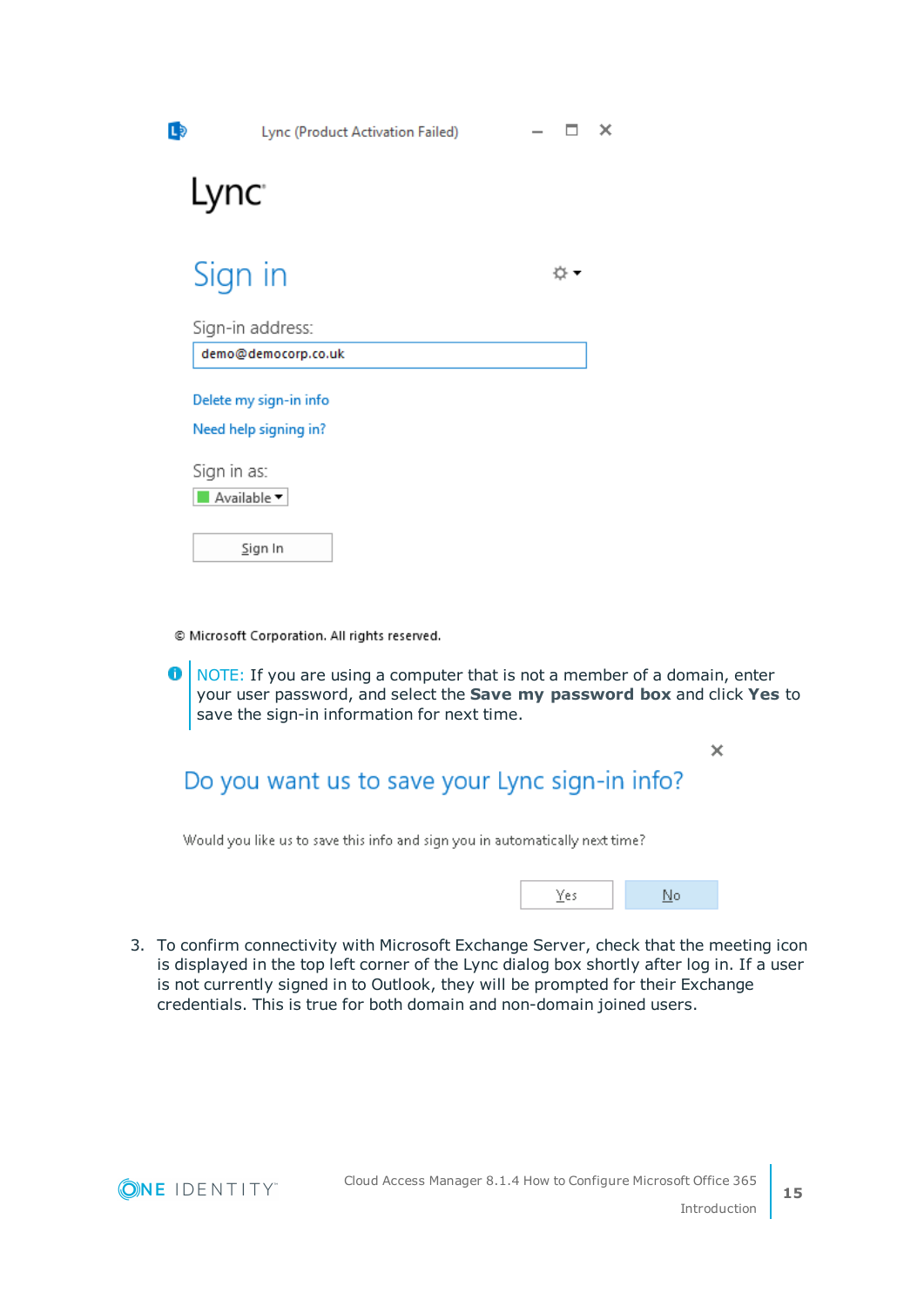### <span id="page-15-0"></span>**Adding Microsoft SharePoint to the Cloud Access Manager applications portal**

This section describes how to add Microsoft SharePoint to the Cloud Access Manager applications portal and how to configure it to work with Microsoft Word. You can also use these instructions to configure Microsoft Excel and PowerPoint with SharePoint.

#### *To add Microsoft SharePoint*

- 1. Add **SharePoint** to the portal using the applications catalog.
- 2. Return to the portal and click **SharePoint** to verify that the new button opens the SharePoint Team Site.
- 3. Add a new Word document or open an existing Word document, and verify that it opens in the web version of Word.
- 4. Click **Edit Document**, then **Edit in Word**.



5. The desktop version of Word opens and you are prompted to enter the user's Office 365 email address.

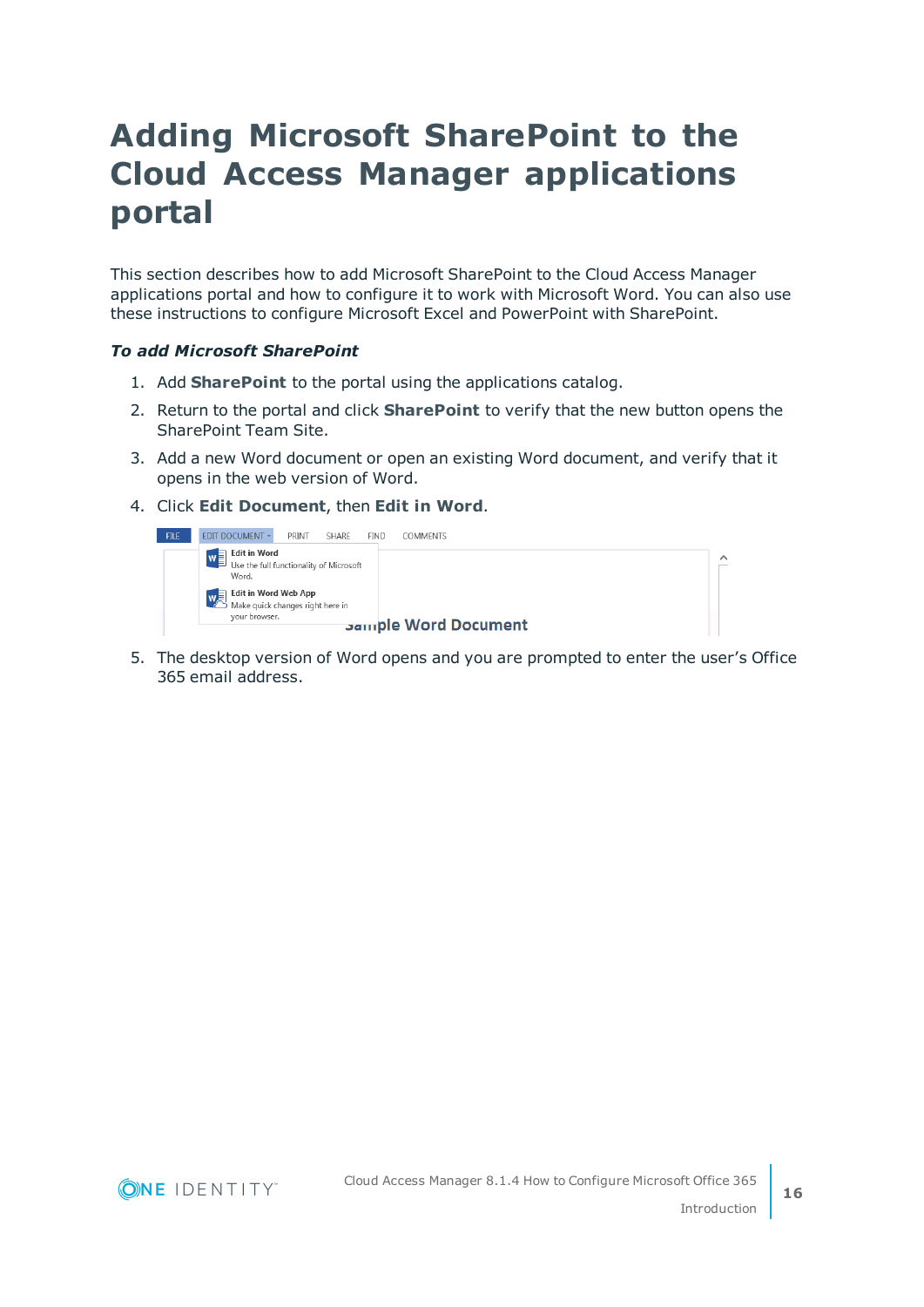# Sign in

Call us overprotective, but we need to verify your account again before opening this document.



6. Next, you are prompted to enter the user's password. Be sure to select the **Keep me signed in** box.

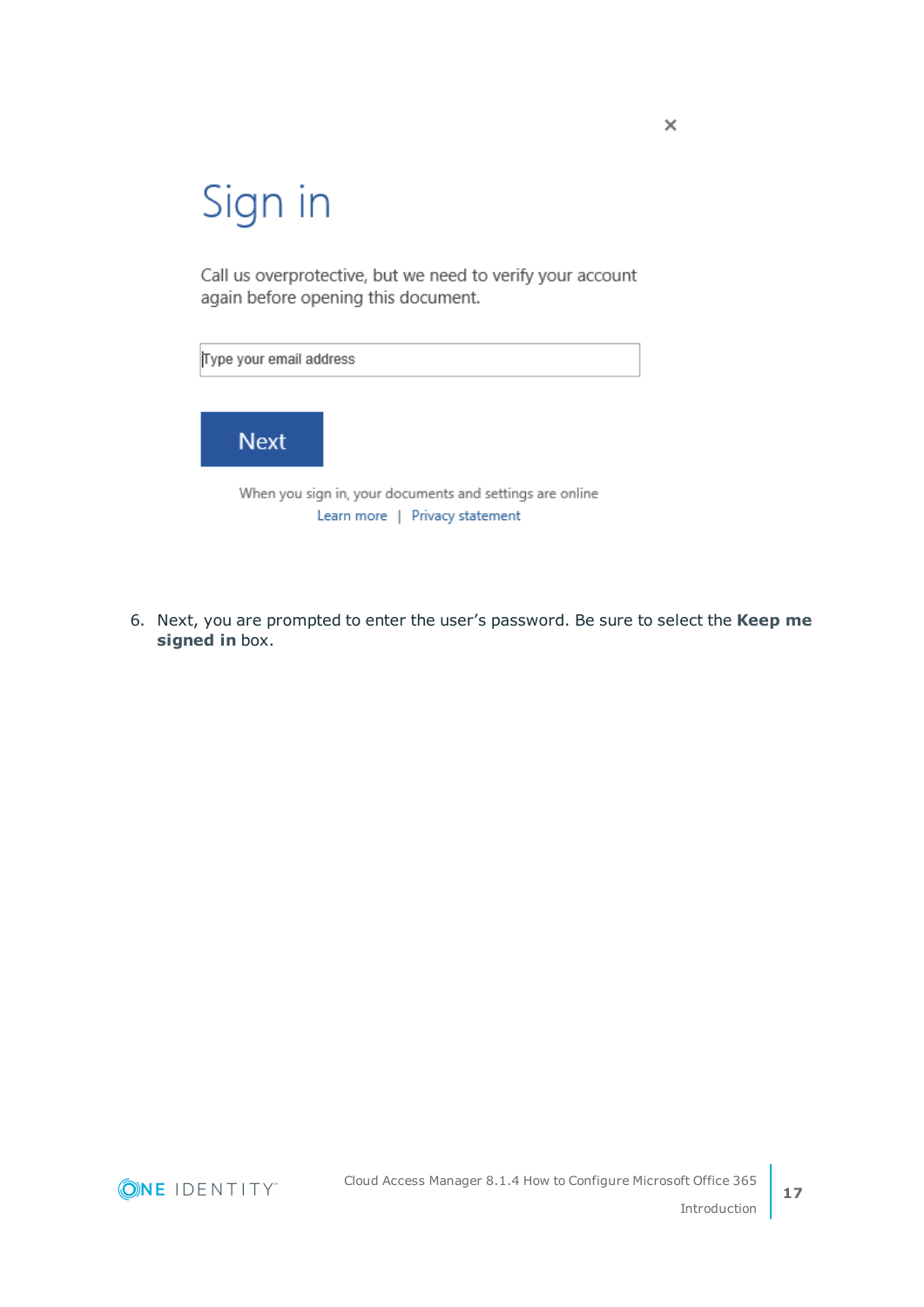| Sign In |  |
|---------|--|
|         |  |

User ID:

demo@democorp.co.uk

Password:

**........** 

 $\boxed{\triangle}$  Keep me signed in

 $Singn$  in

Can't access your account?

© 2012 Microsoft Corporation Privacy | Legal

<span id="page-17-0"></span>7. Verify that you can open, edit and save the document correctly.

### **Useful download links**

#### **Manage Azure Active Directory using Windows PowerShell Documentation**

<http://technet.microsoft.com/en-us/library/jj151815.aspx>

#### **Microsoft Online Services Sign-In Assistant**

<http://www.microsoft.com/en-gb/download/details.aspx?id=28177>

#### **Windows Azure Active Directory Module for Windows PowerShell 64 bit version**

<http://go.microsoft.com/fwlink/p/?linkid=236297>

**ONE IDENTITY** 

Cloud Access Manager 8.1.4 How to Configure Microsoft Office 365 Introduction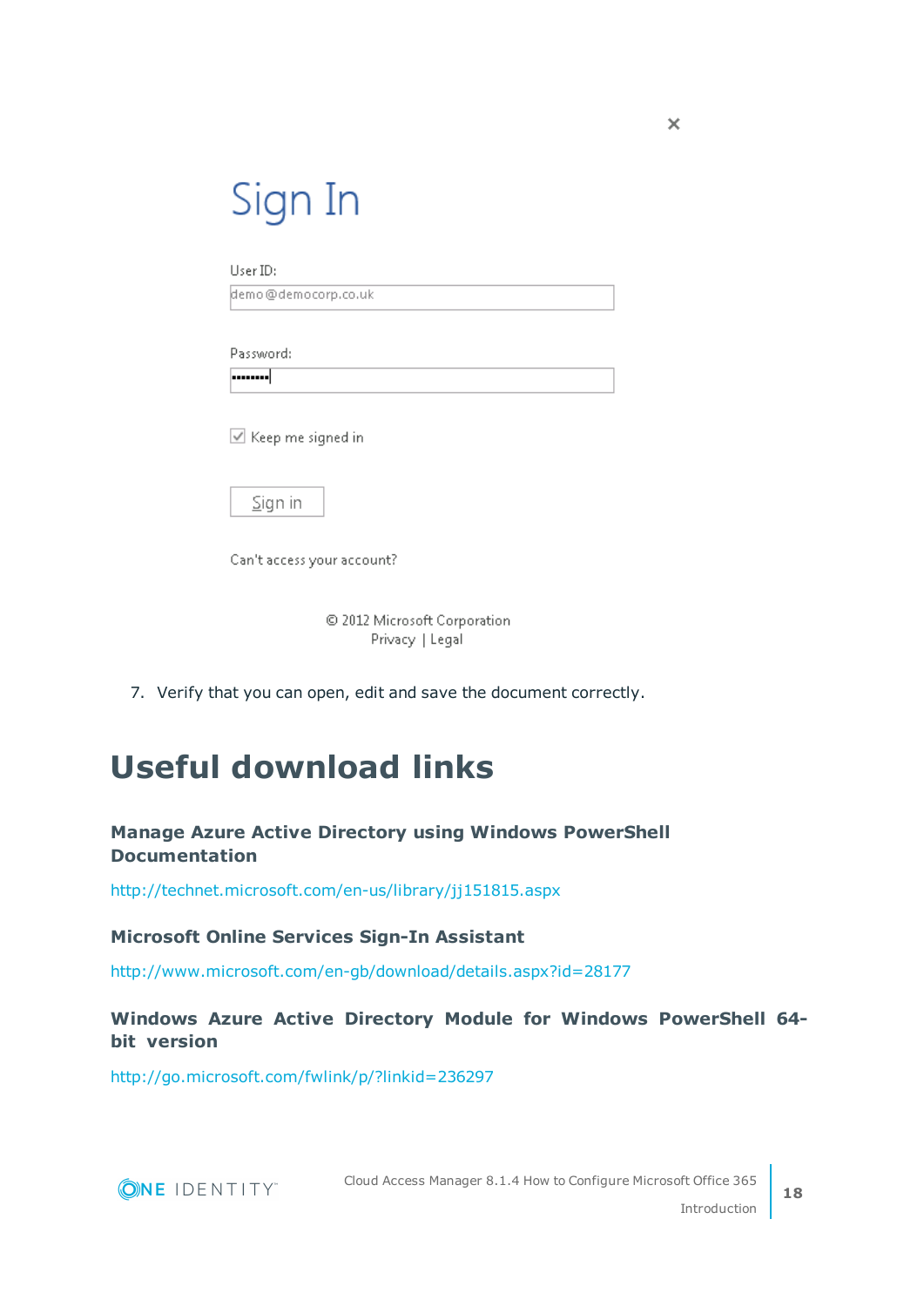#### **Update Microsoft Office 2010 to work with Office 365**

[https://support.office.com/en-us/article/Set-up-Office-2010-desktop-programs-to-work](https://support.office.com/en-us/article/Set-up-Office-2010-desktop-programs-to-work-with-Office-365-for-business-3324B8B8-DCEB-45E2-AC24-C642720108F7)[with-Office-365-for-business-3324B8B8-DCEB-45E2-AC24-C642720108F7](https://support.office.com/en-us/article/Set-up-Office-2010-desktop-programs-to-work-with-Office-365-for-business-3324B8B8-DCEB-45E2-AC24-C642720108F7)

#### **Update Microsoft Office 2013 to work with Office 365**

<https://support.microsoft.com/en-gb/gp/office-2013-365-update>